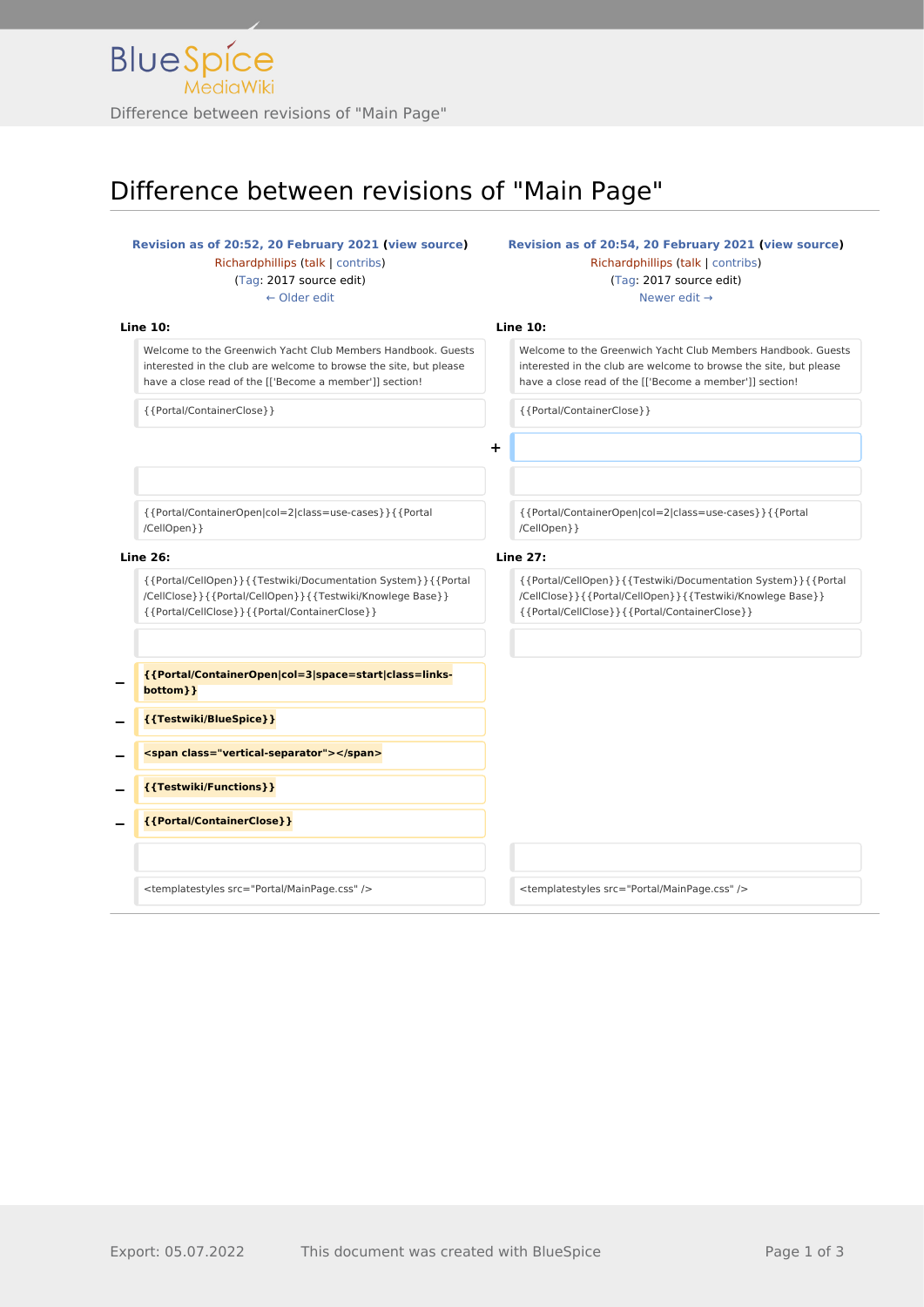

## Revision as of 20:54, 20 February 2021



Welcome to the Greenwich Yacht Club Members Handbook. Guests interested in the club are welcome to browse the site, but please have a close read of the ['Become a member'](http://www.greenwichyachtclub.co.uk/wiki/%27Become_a_member%27) section!

**[File:Icon Managementsystem.png](http://www.greenwichyachtclub.co.uk/w/index.php?title=Special:Upload&wpDestFile=Icon_Managementsystem.png)**

## **[Integrated Management System](http://www.greenwichyachtclub.co.uk/w/index.php?title=Integrated_Management_System&action=view)**

Use BlueSpice to combine various management systems such as knowledge or quality management to a system of holistic corporate management.

**[More about this application ...](http://www.greenwichyachtclub.co.uk/w/index.php?title=Integrated_Management_System&action=view)**